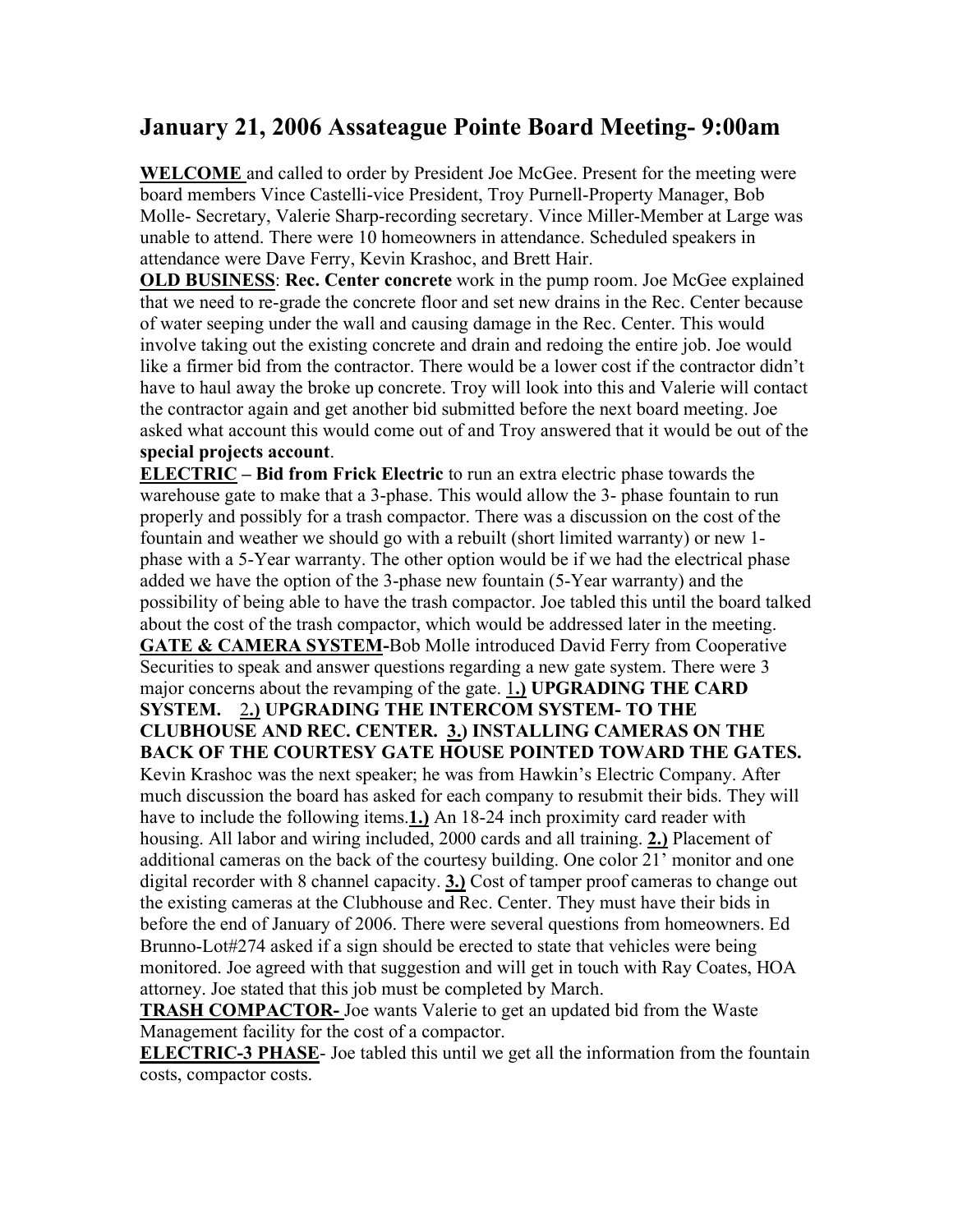**OCCUPANCY VIOLATION LETTERS**: will be sent out by January 31, 2006. There was an incident report filed by the gate courtesy personnel on December 17, 2005. The incident involved drugs. Their have been more than one incident with this homeowner and his guests. Joe addressed the matter and is having Troy write a letter from the Board of Directors stating that if there are any more complaints the Board will seek legal action. **BOAT STORAGE AREA**: Joe McGee stated a problem with the storage area. It has been brought to his attention about people who have something stored in their area all winter long, and when it comes time for renewal there are a few who are paying way past the cut off date. The board discussed this and decided that this year if you have not paid by March  $15<sup>th</sup>$ , you will be sent a letter stating you have until April 1 to pay. If it is not paid a certified letter will be sent out and you have 30 days to remove your property off the slip or a fine can be incurred. The other problem in the storage area was about a registered commercial vehicle parked in there and going to work every day. This was a concern to the board and a long discussion followed. **Bob Molle made a motion to not allow a registered commercial vehicle to be stored in the storage area in Assateague** Pointe. Vince Castelli 2<sup>nd</sup> the motion and all were in favor.

**POOL BID AND PRESENTATION**: Speaker Brett Hair from American Pools came to answer questions and concerns from the Board and tell the Board of the way he will be operating the pools, if he gets the proposal. The board also will be getting a bid proposal from Atlantic Pools, at which they will be able to make their decision as to who will do the pools this year. The Board has decided that the Homeowners Association wants the pool company to supply enough lifeguards, regular testing and monitoring of the pool chemicals, quick response time with a phone number in case of a problem, must be open on Memorial Day of 2006.

**TREASURER'S REPORT:** Troy Purnell reported that last years assessments will be in place until the budget is voted on by the board for this year. At the last meeting, John Comegys-HOA accountant brought up the cost of everything constantly increasing. The major issue was the utilities bill cost. John explained that the August HOA  $3<sup>rd</sup>$  quarter bill is sent out in mid-September and the dues come into the office in October and November. This causes a problem because the HOA is billed before those funds become available to use. John suggested a 4% increase in the dues to offset the highest bills of the season and so we don't have to pay late charges.

**PROPERTY MANAGERS REPORT;** Troy reported he has been assessing the erosion control in the community and has 2 contractors available to start the French drains, etc.